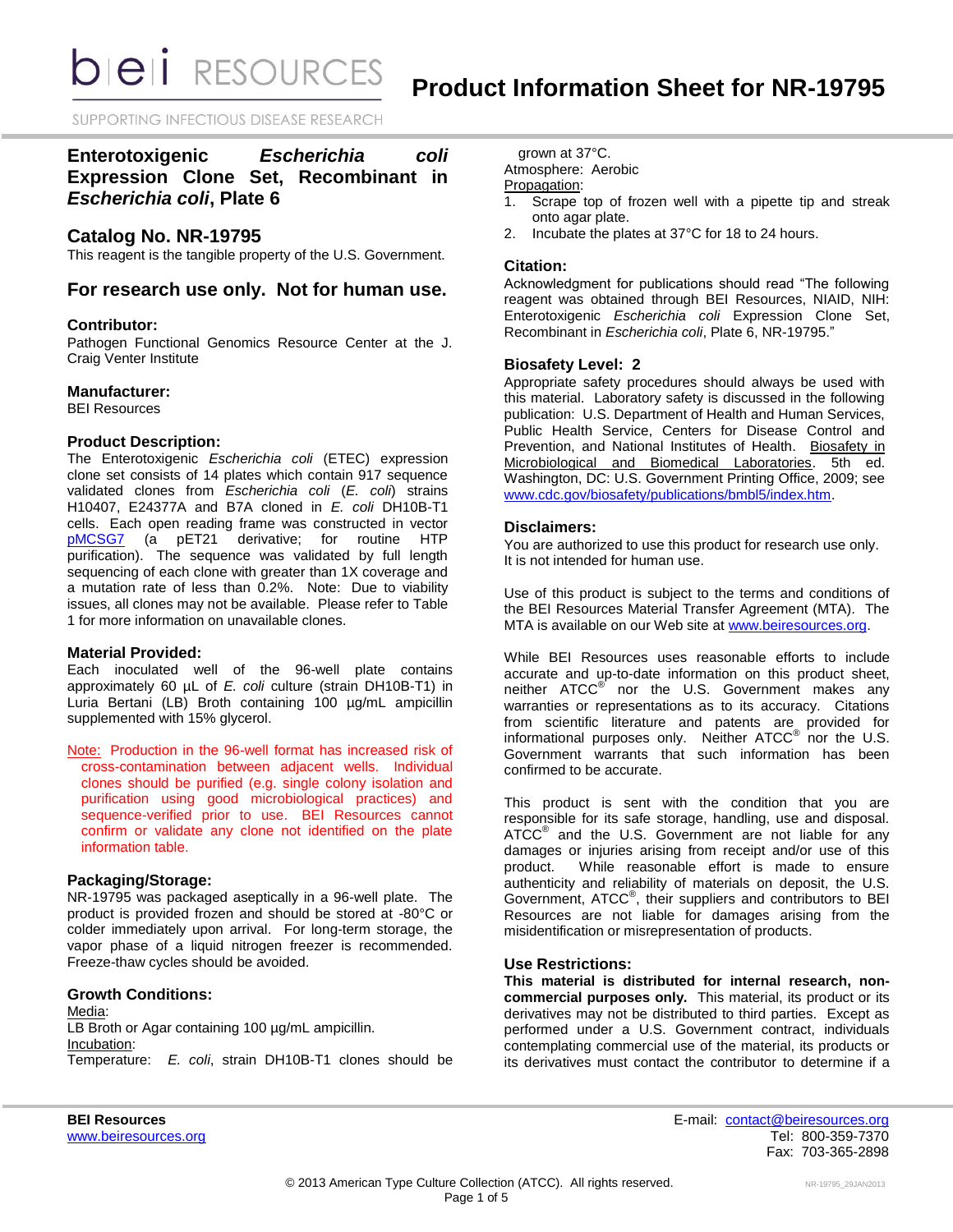SUPPORTING INFECTIOUS DISEASE RESEARCH

license is required. U.S. Government contractors may need a license before first commercial sale.

#### **References:**

1. Stols, L., et al. "A New Vector for High-Throughput, Ligation-Independent Cloning Encoding a Tobacco Etch Virus Protease Cleavage Site." Protein Expr. Purif. 25 (2002): 8-15. PubMed: 12071693.

#### ATCC $^{\circ}$  is a trademark of the American Type Culture Collection



### **Table 1: Enterotoxigenic** *E. coli* **Expression Clone Set, Recombinant in** *Escherichia coli***, Plate 6 (EEXAF)**

| <b>Clone</b> | Well<br><b>Position</b> | <b>Locus ID</b>            | <b>Description</b><br>(Gene name)             | <b>ORF</b><br>Lengt<br>h | <b>Accession</b><br><b>Number</b> | Average<br>Depth of<br>Coverage |
|--------------|-------------------------|----------------------------|-----------------------------------------------|--------------------------|-----------------------------------|---------------------------------|
| D000023446   | A03                     | e24_Ch_g141_1_270          | xanthine-guanine<br>phosphoribosyltransferase | 323                      | YP_001461426                      | 2                               |
| D000023448   | A04                     | EcE24377A_4240_1_1071      | outer membrane protein A                      | 1124                     | YP_001462189                      | 1.597                           |
| D000023450   | A05                     | e24_Ch_g150_1_273          | outer membrane<br>phosphoporin protein E      | 326                      | YP_001461429                      | $\overline{2}$                  |
| D000023452   | A06                     | EcE24377A 3562 1 1086      | Not Available                                 | 1139                     | Not Annotated                     | 1.5751                          |
| D000023453   | A07                     | e24_Ch_g302_1_273          | outer membrane<br>phosphoporin protein E      | 326                      | YP_001461429                      | $\overline{2}$                  |
| D000023455   | A08                     | EcE24377A_4019_1_1095      | membrane protein                              | 1148                     | YP_001462211                      | 2                               |
| D000023457   | A09                     | EcE24377A_0987_1_273       | outer membrane<br>phosphoporin protein E      | 326                      | YP_001461429                      | $\overline{2}$                  |
| D000023460   | A10                     | EcE24377A_1698_76_121<br>8 | hypothetical protein<br>EcE24377A_1218        | 1199                     | YP_001462329                      | 1.4128                          |
| D000023461   | A11                     | EcE24377A_4760_1_273       | outer membrane<br>phosphoporin protein E      | 326                      | YP_001461429                      | $\overline{2}$                  |
| D000023464   | A12                     | EcE24377A_2214_1_1146      | IS3, transposase orfB                         | 1199                     | YP_001462260                      | 1.2827                          |
| D000023465   | <b>B01</b>              | e24_Ch_g604_1_276          | Not Available                                 | 329                      | Not Annotated                     | $\overline{2}$                  |
| D000023467   | <b>B02</b>              | EcE24377A_2166_1_1161      | curlin minor subunit                          | 1214                     | YP_001462273                      | 1.4761                          |
| D000023470   | <b>B03</b>              | e24_Ch_g300_1_279          | prophage CP4-57 regulatory<br>protein         | 332                      | YP_001461433                      | $\overline{2}$                  |
| D000023472   | <b>B04</b>              | EcE24377A_F0071_1_116      | hypothetical protein<br>EcE24377A_1164        | 1217                     | YP_001462276                      | 4.2465                          |
| D000023473   | <b>B05</b>              | e24_Ch_g399_1_279          | prophage CP4-57 regulatory<br>protein         | 332                      | YP_001461433                      | 2                               |
| D000023477   | <b>B07</b>              | e24 Ch g406 1 279          | prophage CP4-57 regulatory<br>protein         | 332                      | YP_001461433                      | $\overline{2}$                  |
| D000023481   | <b>B09</b>              | e24_P35_g35_1_282          | SNF2 family helicase                          | 335                      | YP_001461436                      | $\overline{2}$                  |
| D000023485   | B11                     | e24_P74_g44_1_288          | hypothetical protein                          | 341                      | YP_001461442                      | $\overline{2}$                  |
| D000023487   | <b>B12</b>              | EcE24377A_0989_1_1299      | isocitrate dehydrogenase                      | 1352                     | YP_001462405                      | 4.3188                          |
| D000023489   | C01                     | e24_Ch_g199_1_294          | xanthine dehydrogenase<br>accessory factor    | 347                      | YP_001461447                      | $\overline{2}$                  |
| D000023491   | CO <sub>2</sub>         | EcE24377A_3383_1_1392      | oligopeptide transporter<br>permease          | 1445                     | YP_001462494                      | 4.3716                          |

**BEI Resources** E-mail: [contact@beiresources.org](mailto:contact@beiresources.org) [www.beiresources.org](http://www.beiresources.org/) **Tel: 800-359-7370** Fax: 703-365-2898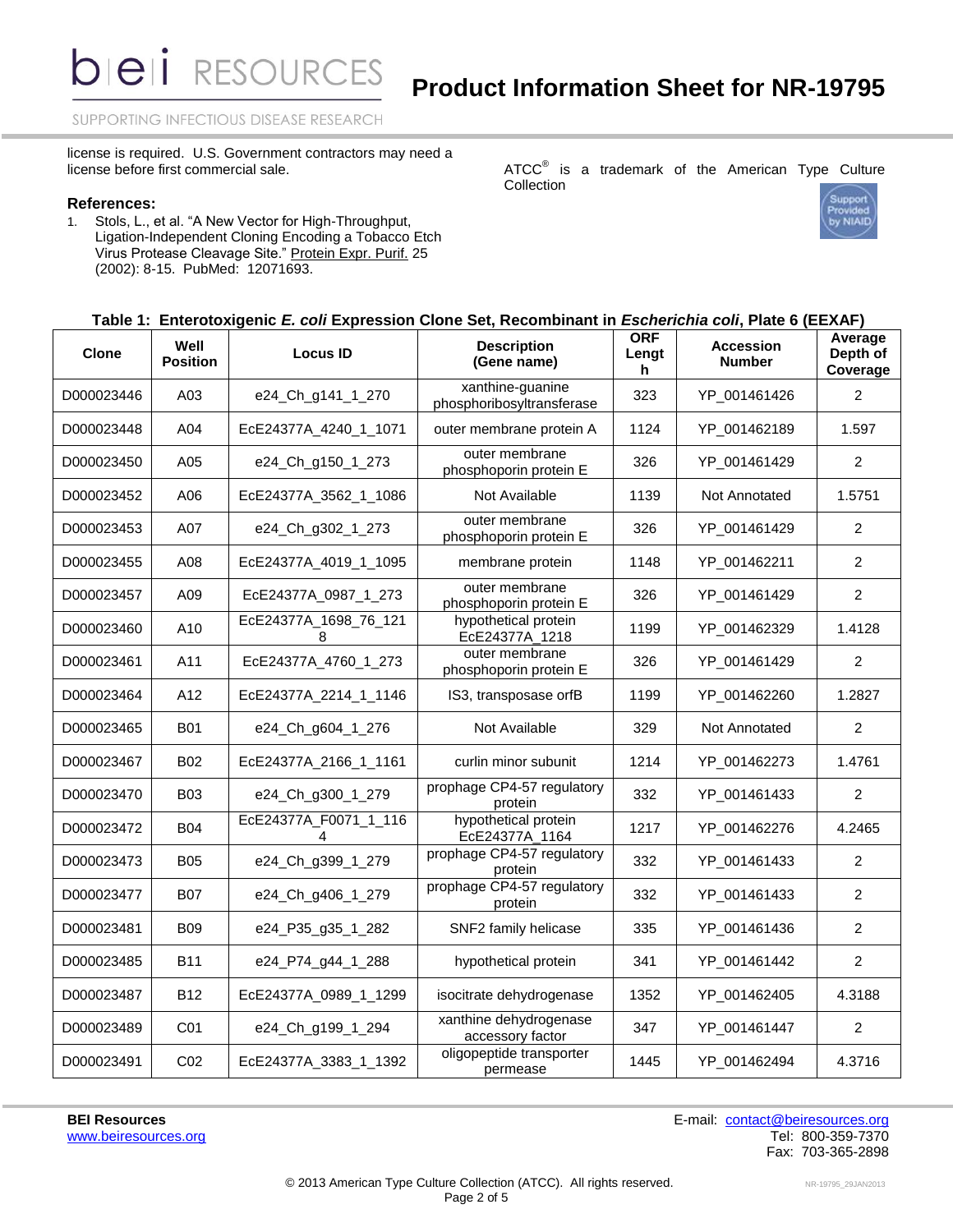**bieli** RESOURCES

# **Product Information Sheet for NR-19795**

SUPPORTING INFECTIOUS DISEASE RESEARCH

| <b>Clone</b> | Well<br><b>Position</b> | <b>Locus ID</b>             | <b>Description</b><br>(Gene name)                                    | <b>ORF</b><br>Lengt<br>h | <b>Accession</b><br><b>Number</b> | Average<br>Depth of<br>Coverage |
|--------------|-------------------------|-----------------------------|----------------------------------------------------------------------|--------------------------|-----------------------------------|---------------------------------|
| D000023493   | CO <sub>3</sub>         | e24_Ch_g6_1_297             | xanthine dehydrogenase<br>iron-sulfur-binding subunit                | 350                      | YP_001461450                      | 2                               |
| D000023496   | C04                     | EcE24377A_2649_1_1440       | DNA methylase                                                        | 1493                     | YP 001462540                      | 3.8754                          |
| D000023498   | C <sub>05</sub>         | e24_P73_g10_1_300           | hypothetical protein                                                 | 353                      | YP 001461453                      | 1.2153                          |
| D000023500   | C <sub>06</sub>         | EcE24377A_C0004_1_150<br>з  | outer membrane protein G                                             | 1556                     | YP_001462627                      | 4.4531                          |
| D000023502   | C07                     | e24_Ch_g319_1_309           | hypothetical protein                                                 | 362                      | YP_001461462                      | $\overline{c}$                  |
| D000023503   | CO8                     | EcE24377A_3971_1_1587       | oxidoreductase                                                       | 1640                     | YP_001462682                      | 3.0317                          |
| D000023506   | CO <sub>9</sub>         | e24_P74_g14_1_309           | hypothetical protein                                                 | 362                      | YP_001461462                      | 2                               |
| D000023508   | C10                     | e24_P80_g70_1_1629          | acetyltransferase                                                    | 1682                     | YP_001462722                      | 1.8929                          |
| D000023510   | C <sub>11</sub>         | e24 P74 g39 1 315           | hypothetical protein                                                 | 368                      | YP_001461468                      | 2                               |
| D000023511   | C <sub>12</sub>         | EcE24377A_0300_1_1641       | Not Available                                                        | 1694                     | Not Annotated                     | 4.778                           |
| D000023514   | D01                     | e24 P80 g30 1 318           | pyridine nucleotide-disulfide<br>oxidoreductase                      | 371                      | YP_001461471                      | 1.9919                          |
| D000023515   | D <sub>02</sub>         | EcE24377A_F0087_1_174<br>3  | hypothetical protein                                                 | 1796                     | YP_001462826                      | 2.6178                          |
| D000023517   | D <sub>03</sub>         | EcE24377A_1322_82_399       | hypothetical protein                                                 | 374                      | YP_001461550                      | 2                               |
| D000023520   | D <sub>04</sub>         | EcE24377A_1771_1_1773       | Not Available                                                        | 1826                     | Not Annotated                     | 4.6889                          |
| D000023521   | D <sub>05</sub>         | EcE24377A_1103_1_321        | hypothetical protein                                                 | 374                      | YP_001461474                      | 2                               |
| D000023525   | D07                     | e24_Ch_g83_1_324            | hypothetical protein                                                 | 377                      | YP_001461477                      | 1.8753                          |
| D000023527   | D <sub>08</sub>         | EcE24377A_4641_1_1983       | pyrimidine deoxy)nucleoside<br>triphosphate<br>pyrophosphohydro-lase | 2036                     | YP_001463057                      | 3.97                            |
| D000023529   | D <sub>09</sub>         | e24_Ch_g327_1_327           | betaine aldehyde<br>dehydrogenase                                    | 380                      | YP_001461480                      | $\overline{2}$                  |
| D000023531   | D <sub>10</sub>         | EcE24377A_4401_1_2034       | hypothetical protein<br>EcE24377A 2034                               | 2087                     | YP_001463108                      | 4.3531                          |
| D000023533   | D11                     | e24 Ch g40 1 327            | betaine aldehyde<br>dehydrogenase                                    | 380                      | YP_001461480                      | $\overline{2}$                  |
| D000023535   | D12                     | EcE24377A_1404_1_2130       | L-arabinose transporter<br>permease                                  | 2183                     | YP_001463203                      | 4.7536                          |
| D000023537   | E01                     | e24_P73_g3_1_327            | betaine aldehyde<br>dehydrogenase                                    | 380                      | YP_001461480                      | $\overline{c}$                  |
| D000023539   | E02                     | EcE24377A_3648_1_2166       | IS605 family transposase<br><b>OrfB</b>                              | 2219                     | YP_001463237                      | 4.7472                          |
| D000023541   | E03                     | EcE24377A_D0038_1_327       | betaine aldehyde<br>dehydrogenase                                    | 380                      | YP_001461480                      | 1.9868                          |
| D000023543   | E04                     | EcE24377A_4868_130_23<br>22 | hypothetical protein                                                 | 2249                     | YP_001463382                      | 4.6901                          |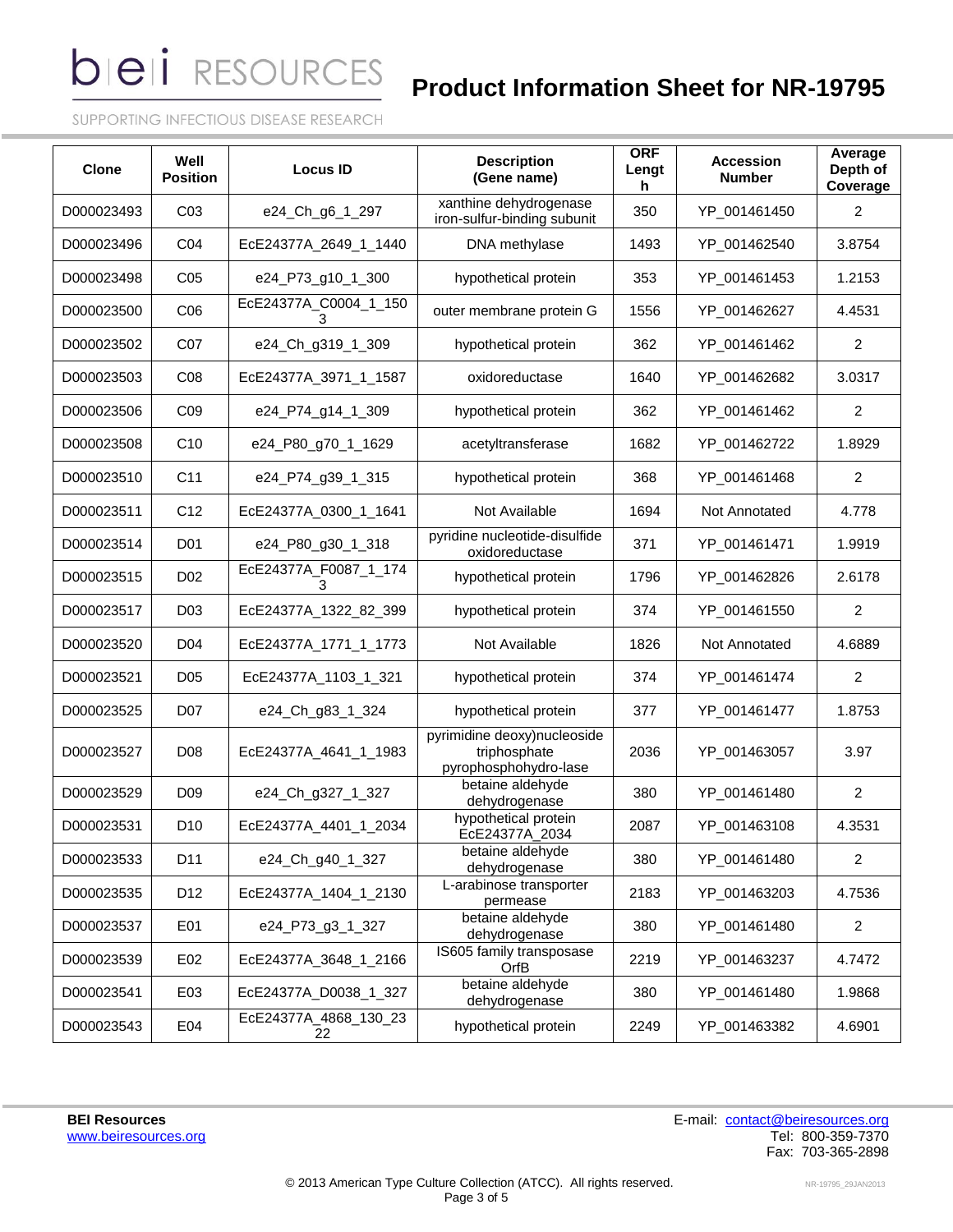**bieli** RESOURCES

# **Product Information Sheet for NR-19795**

SUPPORTING INFECTIOUS DISEASE RESEARCH

| <b>Clone</b> | Well<br><b>Position</b> | <b>Locus ID</b>             | <b>Description</b><br>(Gene name)                               | <b>ORF</b><br>Lengt<br>h | <b>Accession</b><br><b>Number</b> | Average<br>Depth of<br>Coverage |
|--------------|-------------------------|-----------------------------|-----------------------------------------------------------------|--------------------------|-----------------------------------|---------------------------------|
| D000023543   | E04                     | EcE24377A_4868_130_23<br>22 | hypothetical protein                                            | 2249                     | YP_001463382                      | 4.6901                          |
| D000023545   | E05                     | e24_P73_g7_1_330            | IS1, transposase orfB                                           | 383                      | YP 001461483                      | 1.9948                          |
| D000023548   | E06                     | EcE24377A_4160_1_2316       | imidazole glycerol<br>phosphate synthase subunit<br>HisF        | 2369                     | YP_001463376                      |                                 |
| D000023550   | E07                     | e24_Ch_g213_1_333           | LuxR family transcriptional<br>regulator                        | 386                      | YP_001461486                      | $\overline{2}$                  |
| D000023551   | E08                     | EcE24377A_3322_1_2385       | fructose-bisphosphate<br>aldolase                               | 2438                     | YP_001463445                      | $\overline{2}$                  |
| D000023553   | E09                     | e24_P74_g53_1_333           | LuxR family transcriptional<br>regulator                        | 386                      | YP_001461486                      | $\overline{2}$                  |
| D000023555   | E10                     | EcE24377A_1655_1_2409       | von Willebrand factor A                                         | 2462                     | YP_001463466                      | 4.2823                          |
| D000023557   | E11                     | EcE24377A_1704_1_333        | LuxR family transcriptional<br>regulator                        | 386                      | YP 001461486                      | 2                               |
| D000023559   | E12                     | EcE24377A_0301_97_252<br>3. | alpha-2-macroglobulin                                           | 2483                     | YP_001463575                      | 4.3842                          |
| D000023561   | F01                     | e24_Ch_g202_1_336           | hypothetical protein                                            | 389                      | YP_001461489                      | 2                               |
| D000023565   | F <sub>0</sub> 3        | e24_Ch_g396_1_336           | hypothetical protein                                            | 389                      | YP_001461489                      | 2                               |
| D000023567   | F04                     | EcE24377A_0142_103_25<br>98 | NUDIX family hydrolase                                          | 2552                     | YP_001463643                      | 4.9694                          |
| D000023570   | F <sub>05</sub>         | EcE24377A_2695_1_339        | hypothetical protein                                            | 392                      | YP_001461550                      | 1.9337                          |
| D000023571   | F06                     | EcE24377A_3130_1_2505       | nitrate reductase catalytic<br>subunit                          | 2558                     | YP_001463557                      | 4.6345                          |
| D000023573   | F07                     | e24_P6_g3_1_345             | sugar ABC transporter peri-<br>plasmic sugar-binding<br>protein | 398                      | YP_001461498                      | 2                               |
| D000023575   | F <sub>0</sub> 8        | EcE24377A_4241_1_2517       | transcriptional regulator<br>RcsB                               | 2570                     | YP_001463568                      | 1.8699                          |
| D000023577   | F09                     | e24_Ch_g326_1_348           | sugar ABC transporter<br>permease                               | 401                      | YP_001461501                      | 1.995                           |
| D000023580   | F <sub>10</sub>         | EcE24377A_D0036_76_26<br>16 | hypothetical protein<br>EcE24377A_2616                          | 2597                     | YP_001463667                      | 3.1494                          |
| D000023582   | F11                     | e24_P35_g48_1_348           | sugar ABC transporter<br>permease                               | 401                      | YP_001461501                      | 1.3766                          |
| D000023585   | G01                     | e24_P80_g64_1_354           | propionate catabolism<br>operon regulatory protein<br>PrpR      | 407                      | YP_001461506                      | 1.5823                          |
| D000023587   | G02                     | EcE24377A_3359_106_32<br>52 | hypothetical protein                                            | 3203                     | YP_001464261                      | 2.8882                          |
| D000023589   | G03                     | e24_Ch_g602_1_357           | methylcitrate synthase                                          | 410                      | YP_001461509                      | $\overline{c}$                  |
| D000023591   | G04                     | EcE24377A_1649_1_3768       | DNA protecting protein DprA                                     | 3821                     | YP_001464753                      | 2.4593                          |
| D000023594   | G05                     | e24_Ch_g517_1_360           | cytosine permease                                               | 413                      | YP_001461512                      |                                 |